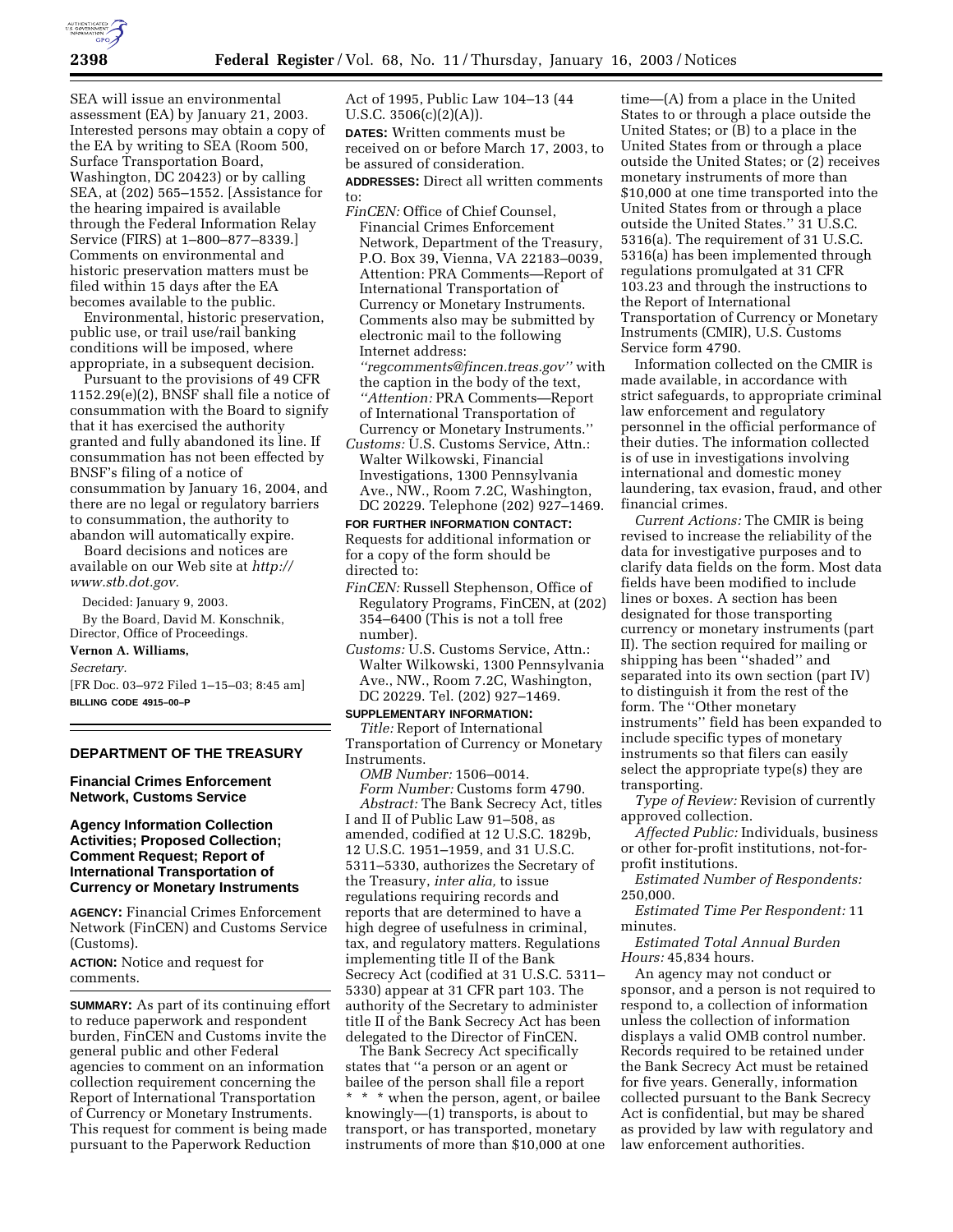## **Request for Comments**

Comments submitted in response to this notice will be summarized and/or included in the request for OMB approval. All comments will become a matter of public record. Comments are invited on: (a) Whether the collection of information is necessary for the proper performance of the functions of the agency, including whether the

information shall have practical utility; (b) the accuracy of the agency's estimate of the burden of the collection of information; (c) ways to enhance the quality, utility, and clarity of the information to be collected; (d) ways to minimize the burden of the collection of information on respondents, including through the use of automated collection techniques or other forms of information

technology; and (e) estimates of capital or start-up costs and costs of operation, maintenance and purchase of services to provide information.

Dated: January 6, 2003.

## **James F. Sloan,**

*Director, Financial Crimes Enforcement Network.*

**BILLING CODE 4810–02–P**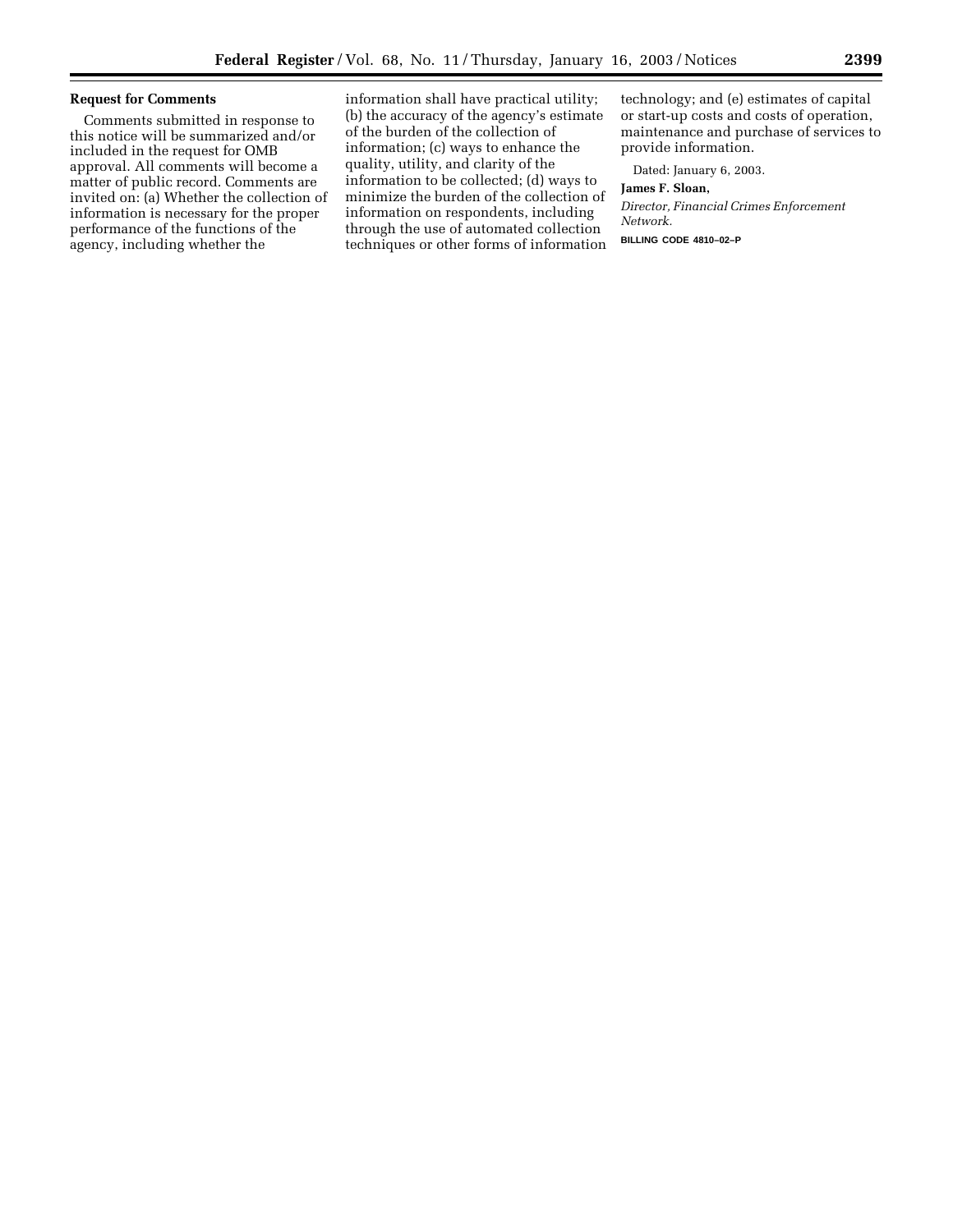|                                                                                   | <b>U.S. CUSTOMS ONLY</b><br>CONTROL NO.                                                                                                                                                                       |                                                 | <b>REPORT OF INTERNATIONAL</b><br><b>TRANSPORATION OF CURRENCY OR</b><br><b>MONETARY INSTRUMENTS</b> |                |                                                          |                    | OMB NO. 1506-0014<br>COMPLETED FORM IS TO BE FILED<br>WITH THE U.S. CUSTOMS SERVICE<br>SEE INSTRUCTIONS ON BACK OF |  |
|-----------------------------------------------------------------------------------|---------------------------------------------------------------------------------------------------------------------------------------------------------------------------------------------------------------|-------------------------------------------------|------------------------------------------------------------------------------------------------------|----------------|----------------------------------------------------------|--------------------|--------------------------------------------------------------------------------------------------------------------|--|
| 31 U.S.C. 5316; 31 CFR 103.23, 103.27<br>FORM                                     |                                                                                                                                                                                                               |                                                 |                                                                                                      |                |                                                          |                    |                                                                                                                    |  |
| PERSON DEPARTING FROM OR ENTERING INTO THE UNITED STATES<br>2. IDENTIFICATION NO. |                                                                                                                                                                                                               |                                                 |                                                                                                      |                |                                                          |                    |                                                                                                                    |  |
|                                                                                   | 1. NAME<br><b>LAST OR FAMILY</b>                                                                                                                                                                              | FRST                                            |                                                                                                      | MIDDLE         |                                                          | (SEE INSTRUCTIONS) | 3. DATE OF BIRTH<br><b>MONTH</b><br>DAY<br><b>YEAR</b>                                                             |  |
|                                                                                   |                                                                                                                                                                                                               |                                                 |                                                                                                      |                |                                                          |                    |                                                                                                                    |  |
|                                                                                   | 4. PERMANENT HOME ADDRESS IN UNITED STATES OR ABROAD                                                                                                                                                          |                                                 |                                                                                                      |                | COUNTRY<br><b>STATE</b>                                  |                    | 5. OCCUPATION                                                                                                      |  |
| ×<br>4<br>p.                                                                      | <b>STREET</b>                                                                                                                                                                                                 | APT.                                            | <b>CITY</b>                                                                                          |                | CODE <sup>1</sup><br>ZIP.                                |                    |                                                                                                                    |  |
|                                                                                   | 6. DESTINATION ADDRESS                                                                                                                                                                                        |                                                 |                                                                                                      |                |                                                          |                    | 7. COUNTRY(IES) OF                                                                                                 |  |
|                                                                                   | <b>STREET</b>                                                                                                                                                                                                 | APT.                                            | <b>CITY</b>                                                                                          |                | <b>SOUNTRY</b><br>ZIP CODE<br><b>STATE</b>               |                    | <b>CITIZENSHIP</b>                                                                                                 |  |
|                                                                                   | 8. PASSPORT NO. & COUNTRY                                                                                                                                                                                     |                                                 | 11. MMIGRATION ALIEN NO.<br>10. PLACE VISA ISSUE<br>9. U.S. VISA ISSUANCE DATE                       |                |                                                          |                    |                                                                                                                    |  |
|                                                                                   |                                                                                                                                                                                                               | <b>MONTH</b>                                    | (IMpolicable)<br><b>TEAR</b><br>DAY                                                                  |                |                                                          |                    |                                                                                                                    |  |
|                                                                                   |                                                                                                                                                                                                               |                                                 | 12. COMPLETE THIS ITEM IF CURRENCY OR MONETARY INSTRUMENT IS ACCOMPAND<br>A PERSON<br>iD B¥          |                |                                                          |                    |                                                                                                                    |  |
|                                                                                   | EXPORTED CURRENCY OR MONETARY INSTRUMENT FROM THE UNITED STATES<br>TRAVELER ORIGINATED FROM:                                                                                                                  |                                                 |                                                                                                      |                |                                                          |                    |                                                                                                                    |  |
|                                                                                   | CITY:<br>MPORTED CURRENCY OR MONETARY INSTRUMENT INTO THE UNIVED STATES<br><b>STAT</b><br>COUNTRY:                                                                                                            |                                                 |                                                                                                      |                |                                                          |                    |                                                                                                                    |  |
|                                                                                   | COMPLETE THIS SECTION ONLY IN YOU ARE TRANSPORTING CURRENCY ON BEHALF OF SOMEONE ELSE.                                                                                                                        |                                                 |                                                                                                      |                |                                                          |                    |                                                                                                                    |  |
|                                                                                   | PROVIDE INFORMATION ABOUT PERSON(S) OR BUSINES ON WHOSE BEHALF IMPORTATION/EXPORTATION WAS CONDUCTED.                                                                                                         |                                                 |                                                                                                      |                |                                                          |                    |                                                                                                                    |  |
| Ħ                                                                                 | 14 PHONE NUMBER (INCLUDE AREA CODE)<br>13. NAME: LAST OR FAMILY OR BUSINES<br>MIDOLE                                                                                                                          |                                                 |                                                                                                      |                |                                                          |                    |                                                                                                                    |  |
| ⊢                                                                                 | 15. TYPE OF BUSINESS ACTIVITY OCCUPATION OR PROFESSION                                                                                                                                                        |                                                 |                                                                                                      |                | IS THIS BUSINESS A BANKING INSTITUTION?                  |                    |                                                                                                                    |  |
| ≃<br>∢                                                                            | $\Box$ YES $\Box$ NO<br>ASSPORT NO. & COUNTRY<br>16. EMPLOYER IDENTIFICATIO<br>N NO. (EIN)                                                                                                                    |                                                 |                                                                                                      |                |                                                          |                    |                                                                                                                    |  |
|                                                                                   | 19. PHONE NO.<br>18. PERMANENT ADDRESS IN UNITED STATES OF<br><b>(ABROAD</b>                                                                                                                                  |                                                 |                                                                                                      |                |                                                          |                    |                                                                                                                    |  |
|                                                                                   | (INCLUDE AREA CODE)<br><b>SZREET</b><br><b>STATE</b><br><b>COUNTRY</b><br>APT.<br>XXY<br>ZIP CODE                                                                                                             |                                                 |                                                                                                      |                |                                                          |                    |                                                                                                                    |  |
|                                                                                   | CURRENCY AND MONETARY INSTRUMENT MOMPLETION OF FIELDS BELOW IS MANDATORY)                                                                                                                                     |                                                 |                                                                                                      |                |                                                          |                    |                                                                                                                    |  |
| 目                                                                                 | AND AMOUNT OF CURRENCY MONETARY INSTRUMENTS:<br>20. TYPS<br>IN U.S. DOLLARS                                                                                                                                   |                                                 |                                                                                                      |                |                                                          |                    | 21. IF OTHER THAN U.S.                                                                                             |  |
|                                                                                   | COINS<br>ES ∐ N                                                                                                                                                                                               |                                                 |                                                                                                      | S              |                                                          |                    | CURRENCY IS INVOLVED, PLEASE<br>COMPLETE BLOCKS BELOW:                                                             |  |
|                                                                                   | <b>CURRENCY</b>                                                                                                                                                                                               | s                                               |                                                                                                      |                |                                                          |                    | A. CURRENCY NAME                                                                                                   |  |
| ⊢<br>≃                                                                            | $\Box$ YES $\Box$ NO<br>OTHER MONETARY INSTRUMENTS (CHECK ALL THAT APPLY)                                                                                                                                     |                                                 |                                                                                                      |                |                                                          |                    |                                                                                                                    |  |
| ≺<br>بم                                                                           | TRAVELERS CHECK                                                                                                                                                                                               | BONDS                                           |                                                                                                      |                |                                                          |                    |                                                                                                                    |  |
|                                                                                   | $\Box$ CHECKS<br><b>NONEY ORDERS</b>                                                                                                                                                                          | OTHER<br>SPECIFY TAPE, ISSUING ENTITY AND DATE, |                                                                                                      |                |                                                          |                    | <b>B. COUNTRY</b>                                                                                                  |  |
|                                                                                   | AND SPAIAL OR OTHER IDENTIFYING NUMBER.)<br>BANK DRAFTS                                                                                                                                                       |                                                 |                                                                                                      |                |                                                          |                    |                                                                                                                    |  |
|                                                                                   | <b>TOTAL S</b>                                                                                                                                                                                                |                                                 |                                                                                                      |                |                                                          |                    |                                                                                                                    |  |
|                                                                                   | COMPLETE THIS SECTION ONLY IF YOU ARE MAILING OR SHIPPING CURRENCY OR MONETARY INSTRUMENT S<br>22A. DATE SHIPPED:<br>22B. DATE RECEIVED<br>22C. METHOD OF SHIPMENT (U.S. MAIL, PUBLIC<br>22D. NAME OF CARRIER |                                                 |                                                                                                      |                |                                                          |                    |                                                                                                                    |  |
|                                                                                   |                                                                                                                                                                                                               |                                                 |                                                                                                      |                | CARRIER, ETC.)                                           |                    |                                                                                                                    |  |
|                                                                                   | 22E. NAME SHIPPED TO:                                                                                                                                                                                         | LAST OR FAMILY OR BUSINESS                      |                                                                                                      | <b>FIRST</b>   |                                                          |                    | <b>MIDDLE</b>                                                                                                      |  |
|                                                                                   | 22F. ADDRESS SHIPPED TO:<br><b>STREET</b>                                                                                                                                                                     |                                                 |                                                                                                      |                |                                                          |                    |                                                                                                                    |  |
|                                                                                   |                                                                                                                                                                                                               |                                                 |                                                                                                      |                |                                                          |                    |                                                                                                                    |  |
|                                                                                   |                                                                                                                                                                                                               | <b>CITY</b>                                     |                                                                                                      | <b>STATE</b>   |                                                          | ZIP CODE           | <b>COUNTRY</b>                                                                                                     |  |
|                                                                                   | 22G. NAME RECEIVED FROM:                                                                                                                                                                                      | <b>LAST OR FAMILY</b>                           |                                                                                                      | FIRST          |                                                          |                    | <b>MIDDLE</b>                                                                                                      |  |
|                                                                                   |                                                                                                                                                                                                               |                                                 |                                                                                                      |                |                                                          |                    |                                                                                                                    |  |
|                                                                                   | 22H. ADDRESS RECEIVED<br>FROM:                                                                                                                                                                                | CITY                                            | <b>STATE</b>                                                                                         | ZIP CODE       |                                                          | <b>COUNTRY</b>     |                                                                                                                    |  |
|                                                                                   | SIGNATURE OF PERSON COMPLETING THIS REPORT                                                                                                                                                                    |                                                 |                                                                                                      |                |                                                          |                    |                                                                                                                    |  |
| ⋗                                                                                 | Under penalties of perjury, I declare that I have examined this report, and to the best of my knowledge and belief it is true, correct and<br>complete.                                                       |                                                 |                                                                                                      |                |                                                          |                    |                                                                                                                    |  |
| $\overline{\mathbf{z}}$<br>₹                                                      | 23. NAME                                                                                                                                                                                                      |                                                 | <b>TITLE</b>                                                                                         |                |                                                          |                    |                                                                                                                    |  |
| р,                                                                                | SIGNATURE X                                                                                                                                                                                                   |                                                 |                                                                                                      | DATE OF REPORT |                                                          |                    |                                                                                                                    |  |
|                                                                                   | <b>U.S. CUSTOMS USE ONLY</b><br><b>OUTBOUND</b><br><b>INBOUND</b><br>COUNT VERIFIED                                                                                                                           |                                                 |                                                                                                      |                | VOLUNTARY REPORT<br>$\Box$ NO<br>$\Box$ NO<br>YES<br>YES |                    |                                                                                                                    |  |
| DATE                                                                              | AIRLINE/FLIGHT/VESSEL                                                                                                                                                                                         |                                                 | LICENSE PLATE                                                                                        |                |                                                          |                    | INSPECTOR BADGE NO.                                                                                                |  |
|                                                                                   |                                                                                                                                                                                                               |                                                 | STATE/COUNTRY                                                                                        |                | <b>NUMBER</b>                                            |                    |                                                                                                                    |  |

Customs Form 4790 (03/03)

 $\equiv$ 

۳